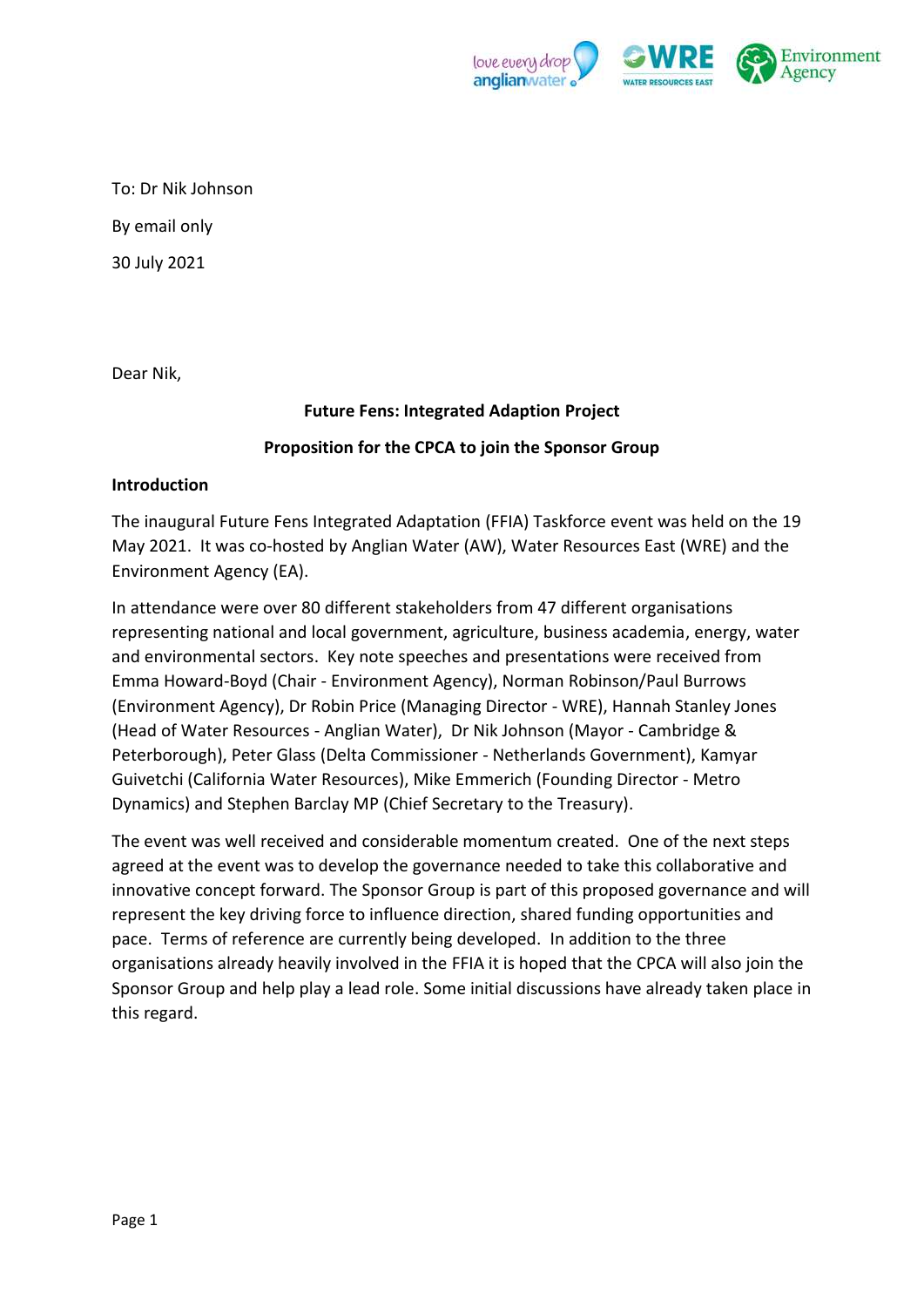

## **Key issues and challenges driving this Project**

The impact of climate change is presenting us all with a huge and urgent challenge.

The Fens are one of the areas of the UK most at risk from climate change. With one third of the land already at or below sea-level. The Fens were drained centuries ago, resulting in a dry, highly fertile agricultural region supported by a system of drainage channels, relief channels, automated pumping stations and designated temporary flood washes.

Half of the UK's most fertile agricultural land is located in the Fens, providing a fifth of the nation's crops and a third of its vegetables.

In addition to the current flood risk from extreme weather events there is an increasing coastal flood risk mainly due to the impact of climate change. Not only is sea-level rising but the current range of projections for sea-level rise (re Met Office Hadley Centre) show a continued rise beyond 2100 across all future emission scenarios. It is important to note that even for the low emission scenario there is significant rise in the projected sea-levels around the East Coast. Coastal inundation therefore presents a real threat of irreversibly changing the landscape. This would be disastrous outcome on so many levels.

At the other end of the spectrum, East Anglia is one of the most water scarce parts of the country. The pressure on our water resources is increasing due to climate change and population growth, along with the need to provide water for farming, industry and to protect and enhance the environment.

In addition, the Fens have suffered historically from low economic growth and recorded high deprivation levels. The recent work commissioned by the CPCA, for example 'Growing Fenland - Strategy Proposal' and 'Market Town masterplans' has highlighted the scale of issues and the fundamental priorities to allow for regeneration and sustainable growth. Flood resilience was identified as a key part of this strategy and the need for more certainty regarding the future. For example, discussions with MHCLG on the idea of a Wisbech Garden town have so far been met with a red flag and a question. 'Given the potential impact of climate change what is the long-term solution with regard to flood resilience for this area'? To allow major infrastructure and investment to move forwards this question needs to be answered.

## **What is Future Fens: Integrated Adaptation?**

FFIA is a concept to bring together many different but key sectors, organisations and people into a single integrated, holistic approach to help solve the problems we all face together.

We have started the process to develop this partnership that builds on the strategic work across sectors, aiming to draw on international experience to lead, develop and deliver a truly integrated water management approach.

As part of this work on resilience Anglian Water are looking at proposals to develop two new large surface water reservoirs. One in South Lincolnshire and one on the Norfolk/Fenland boundary. These reservoirs are being planned as multi-purpose assets and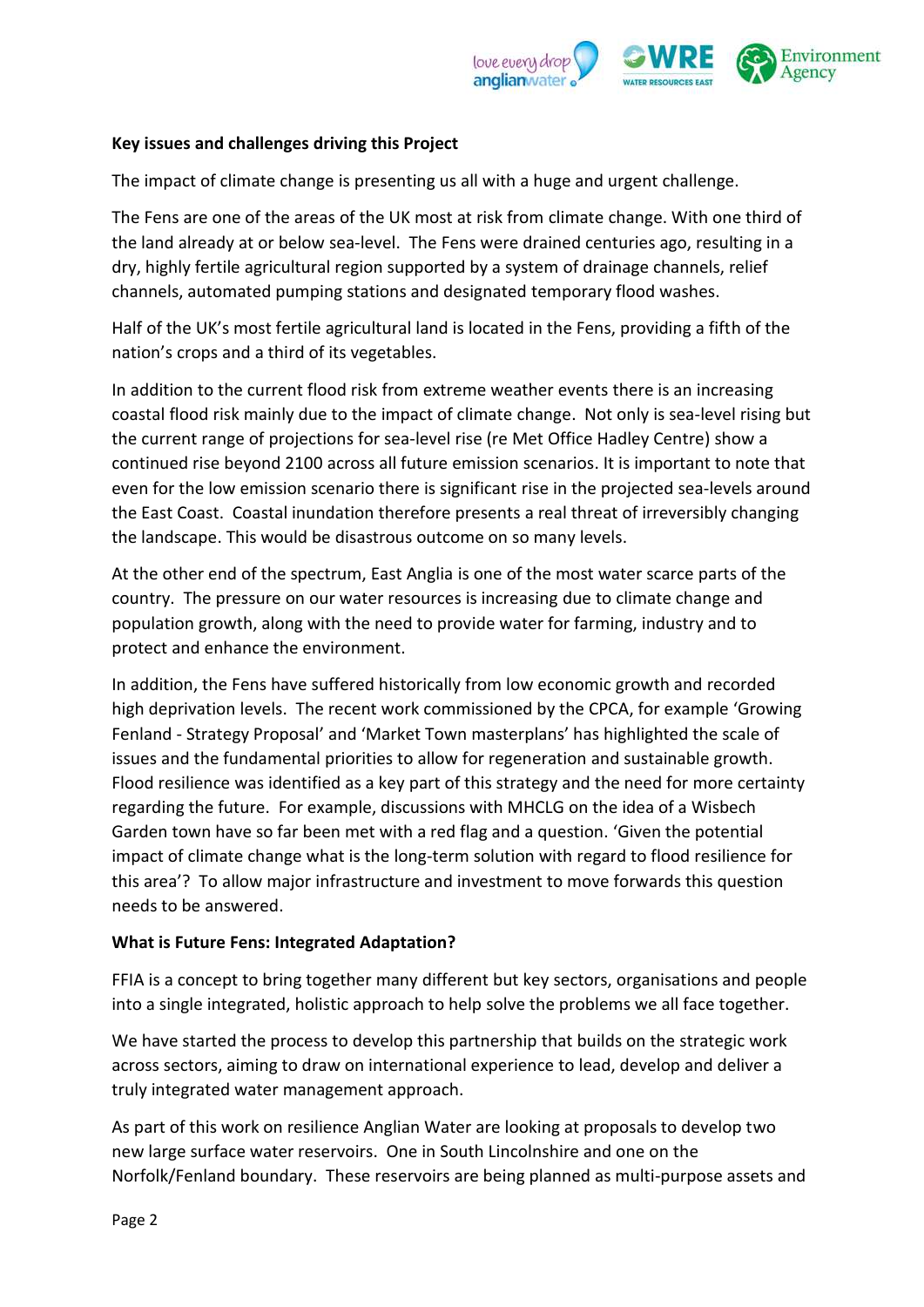

will use source water from Fen rivers. The likely cost of these reservoirs is £1.5 to £2.0 billion depending on the final design options/locations.

The proposed integrated water management approach created by this partnership aims to be a solution addressing the environmental, economic and social challenges faced. The Project would look to identify shared public value and efficiencies. To this end it promises massive benefits both for the area and the UK. This Project enables the Fens to take control of its own destiny, adapting and becoming climate change resilient. It has the potential to unlock wider benefits including:

- long-term food security for the UK;
- Increased biodiversity and natural capital;
- Supports carbon sequestration within the peat;
- New sustainable housing growth and thriving regenerated communities;
- New investment in green transport systems;
- Business and job creation.

The ambition is for this project to be a UK exemplar for adaptation in the UK.

## **Timeline**

We have launched the taskforce with two distinct phases. The first phase takes us up to the immediate milestone of COP26. The second phase develops the detail proposals, the funding options and delivery. See the Timeline attached.

## **Mapping existing activity**

One of the next steps, in collaboration, is to understand what is already happening and what isn't, across each sector. Mapping these will help understand the full picture and any gaps that need addressing.

Each of the three lead partners have been in contact with organisations across sectors. Those with projects already planned, or underway, are being invited to share them at this mapping exercise to see where they can support one another, both in securing funding and driving synergistic development into the future.

Following the inaugural taskforce meeting, three things became clear:

- The Fens are an area with great potential. Containing 48% of England's grade 1 agricultural land, it is the 'breadbasket of the UK': all despite only accounting for 5% of its agricultural land. It is also home to a range of SSSI's, reserves and unique ecosystems found nowhere else. If utilised properly, sitting in the heart of England these areas can provide accessible locations for people to enjoy and interact with nature.
- Time is of the essence. The looming climate and biodiversity crises will not wait and decisive action is needed to avoid the worst effects these threats present. With COP26 swiftly approaching this presents an opportunity we are keen to grasp in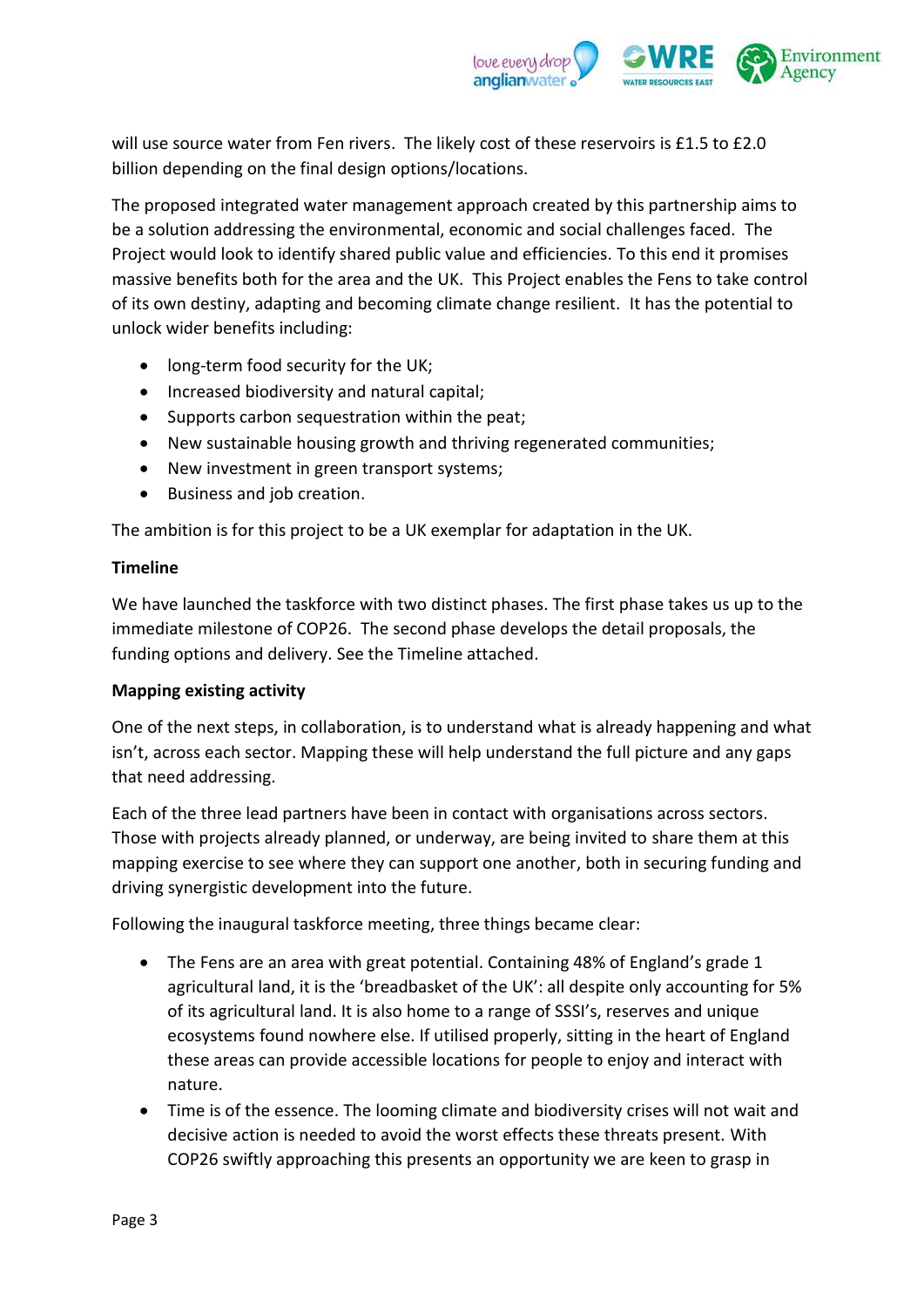

raising the profile of these threats and gaining support both domestically and internationally.

• The integrated, collaborative approach to these issues, outlined in the taskforce, is key to adapting to and mitigating the challenges faced in the Fens. By pooling collective resources and expertise cross-sector, we can ensure projects and decisions provide the most benefit to the communities and wildlife inhabiting this unique area, as well as more widely through climate change mitigation.

This initial mapping exercise is the start point in the complex path.

This exercise will unlock discussions around where, how and when to collaborate, and deliver the full potential of the Fens in the short to medium term. It will also influence discussions on what our combined vision for the Fens long term will be, setting up another, key, 'visioning' workshop. This is planned for early September.

# **Coordination**

We want to build on the hard work done by many organisations over the last few years and develop and help coordinate this holistically.

AW / WRE and the EA have already committed resource such that the Project can progress at pace to meet the immediate timeline milestones. This commitment recognises the opportunity at COP 26 to raise the profile on the national and international stage.

At a sponsoring and commissioning level there is considerable support at director level to meet the Project needs.

- Peter Simpson (CEO AW) commitment to chair the Taskforce / support nationally.
- Alex Plant (Dir S&R AW) commitment to the Sponsor Group and wider.
- Dr Robin Price (MD WRE) commitment to the Sponsor Group and wider.
- Norman Robinson (Area Dir) commitment to the Sponsor Group and wider.

At project level the direct resource commitments at this stage are:

- AW Project Manager (Russell Beal) and graduate (Will Davies).
- EA Paul Burrows (Senior Manager) taken offline to focus on future Fens.
- WRE Project Manager (Rachel Dyson) part-time.

#### **Proposal**

Our proposal is that that CPCA join this Sponsor Group and makes a commitment to support financially the collective aims.

The level of commitment would be flexible and any necessary changes agreed through discussion at the Sponsor Group, but to include:

An invitation for the CPCA to nominate someone to join the Sponsor Group and to be part of our presence at COP 26 on the resilience hub (details TBC);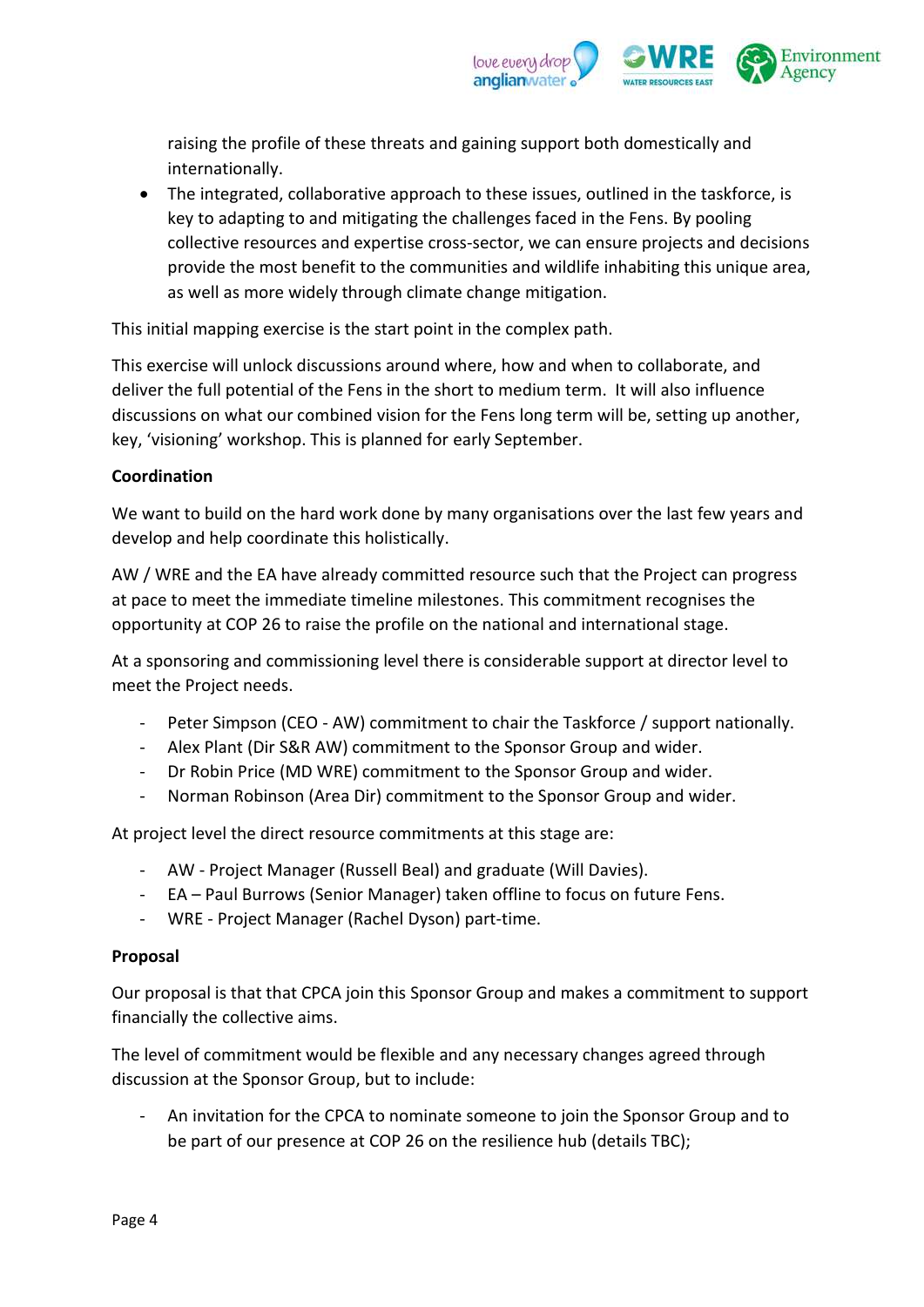

- Financial support to enable a further full-time resource role to align the work on climate change, transport, sustainable economic growth and future funding bids / shared public value. A further option would be to provide some financial support to fund an external resource to the same end. This commitment would be similar in scope to the existing commitment for Future Fens being made by AW/WRE/EA.
- An announcement on this commitment to be made public on or before the next Taskforce meeting on the 22 September 2021.

This proposition is intended to help formulate an important opportunity for the Mayor and CPCA to consider. We welcome further discussion on this.

Yours Sincerely,



Alex Plant Director of Strategy & Regulation Anglian Water (on behalf of the Sponsors' Group)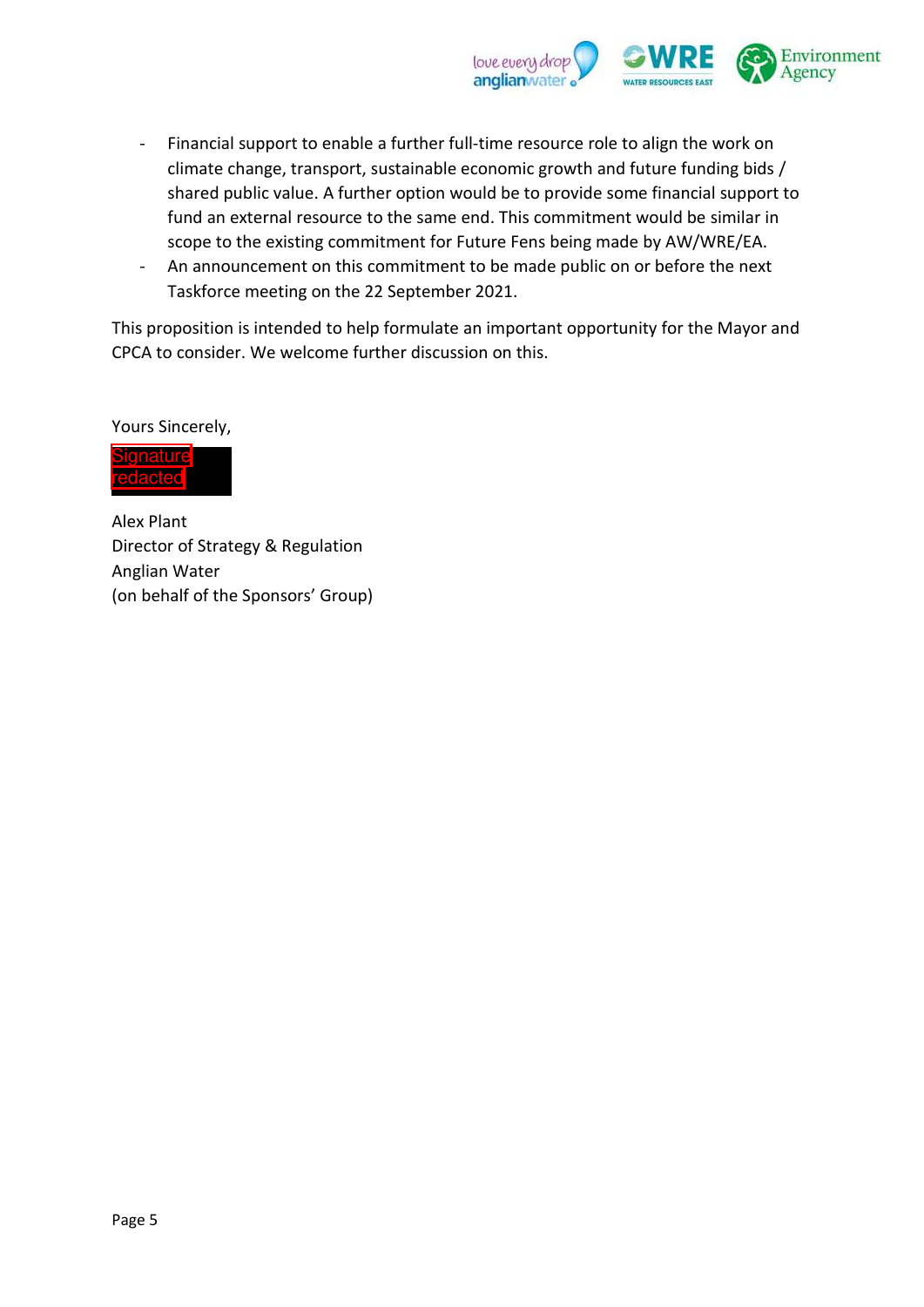

#### **Appendix**

- 1. FFIA Schematic
- 2. FFIA Governance proposals
- 3. FFIA Timeline up to COP 26

#### FFIA - SCHEMATIC





Escalation route for project level activity generally at catchment scale